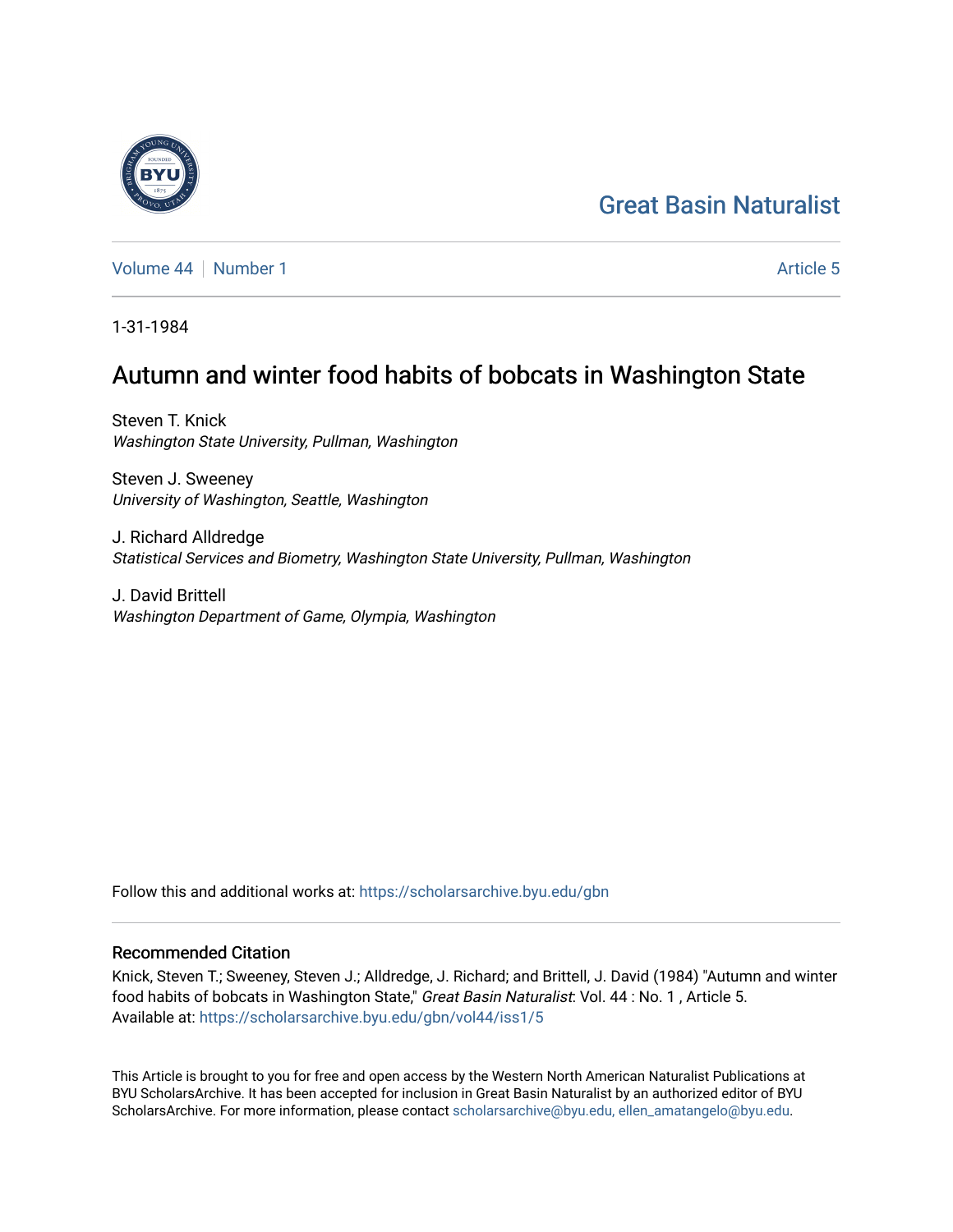#### AUTUMN AND WINTER FOOD HABITS OF BOBCATS IN WASHINGTON STATE'

Steven T. Knick', Steven J. Sweeney', J. Richard Alldredge', and J. David Brittell"

Abstract.— The stomach contents were examined from 324 western Washington bobcats (Felis rufus) and 123 from eastern Washington taken by hunters from 1976 through 1980, for major prey items as well as sex- and age-related differences in diet. Western Washington bobcats ate primarily mountain beavers (Aplodontia rufa) (42% occurrence) and snowshoe hares (Lepus americanus) (26%). Within that population females ate larger quantities of smaller prev such as douglas squirrels (Tamiasciurus douglasi) and lesser amounts of deer (Odocoileus sp.) than males. Bobcat diets in eastern Washington were more diverse; main foods consisted of lagomorphs (Sylvilagus nuttallii, Lepus sp.) (20%), red squirrels (Tamiasciurus hudsonicus) (15%), deer (11%), and voles (Microtus sp.) (11%). Age-related differences were most prevalent in this population, with adults consuming larger quantities of deer and larger prey than did kittens.

Food habits, the most widely studied as pect of bobcat {Felis rufus) biology, are known for most of the range for this species. Earlier studies of bobcat food habits were concerned primarily with prey identification and the impact of predation on game species (Marston 1942, Pollack 1951, Erickson 1955, Progulske 1955, Gashwiler et al. 1960, Petra borg and Gunvalson 1962). Only recently have investigators considered differences in diet related to sex and age (Fritts and Sealander 1978, Toweill 1983). Differential ex ploitation of prey resources should benefit species such as the bobcat, in which there is sexual dimorphism in body size (Selander 1966) and the female raises the young alone (Ewer 1968). Age-related differences in diet also may occur in young solitary carnivores whose hunting capabilities may not be fully developed.

This paper reports bobcat food habits in Washington state from 1976 through 1980. Important prey items, as well as differences in diet related to sex and age, are discussed. Two geographically distinct populations with separate faunas occur in the state: Felis (Lynx) rufus fasciatus occurs west of the Cas cade Mountain crest (western Washington)

and F. r. pallescens is found east of this divide (eastern Washington) (Hall and Kelson 1959).

#### **METHODS**

Bobcat carcasses were collected from hunters by Washington Department of Game per sonnel between October and March (legal hunting seasons) from 1976 through 1979 in western Washington, and from 1976 through 1980 in eastern Washington. Stomach contents were washed in a fine mesh sieve, drained and separated (Korschgen 1971). Food items were identified to genus, and to species when possible, by diagnostic bones or hair, or in a few cases by hair impression (Moore et al. 1974). Percent occurrence (number of occurrences of a species/ total number of stomachs  $\times$  100) and relative weight (total weight of a species/ total weight of all species  $\times$  100) were determined for each food item.

Bobcat ages were determined by covmting cementum annuli in the canine root tip (Crowe 1972). Bobcats with an open root canal or lacking permanent dentition were aged as kittens  $\langle$  <1 year old) (Crowe 1975); other age categories were yearling (1-2 years old) and adult ( $\geq 2\frac{1}{2}$  years old).

<sup>&#</sup>x27;This study was supported by USFWS P-R Fund W-84-R, the Washington Department of Game, Washington State University, and the University of Washington.

Program in WildHfe Biology, Washington State University, Pullman, Washington 99164. Present address: Montana Cooperative Wildlife Research Unit, Univ. of Montana, Missoula, Montana 59812.

<sup>&#</sup>x27;College of Forest Resources, University of Washington, Seattle, Washington 98193. Present address; Washington Department of Game, 509 Fairview Avenue North, Seattle, Washington 98109.

<sup>&#</sup>x27;Statistical Services and Biometry, Washington State University, Pullman, Washington 99164.

<sup>&#</sup>x27;Washington Department of Game, Olympia, Washington 98504.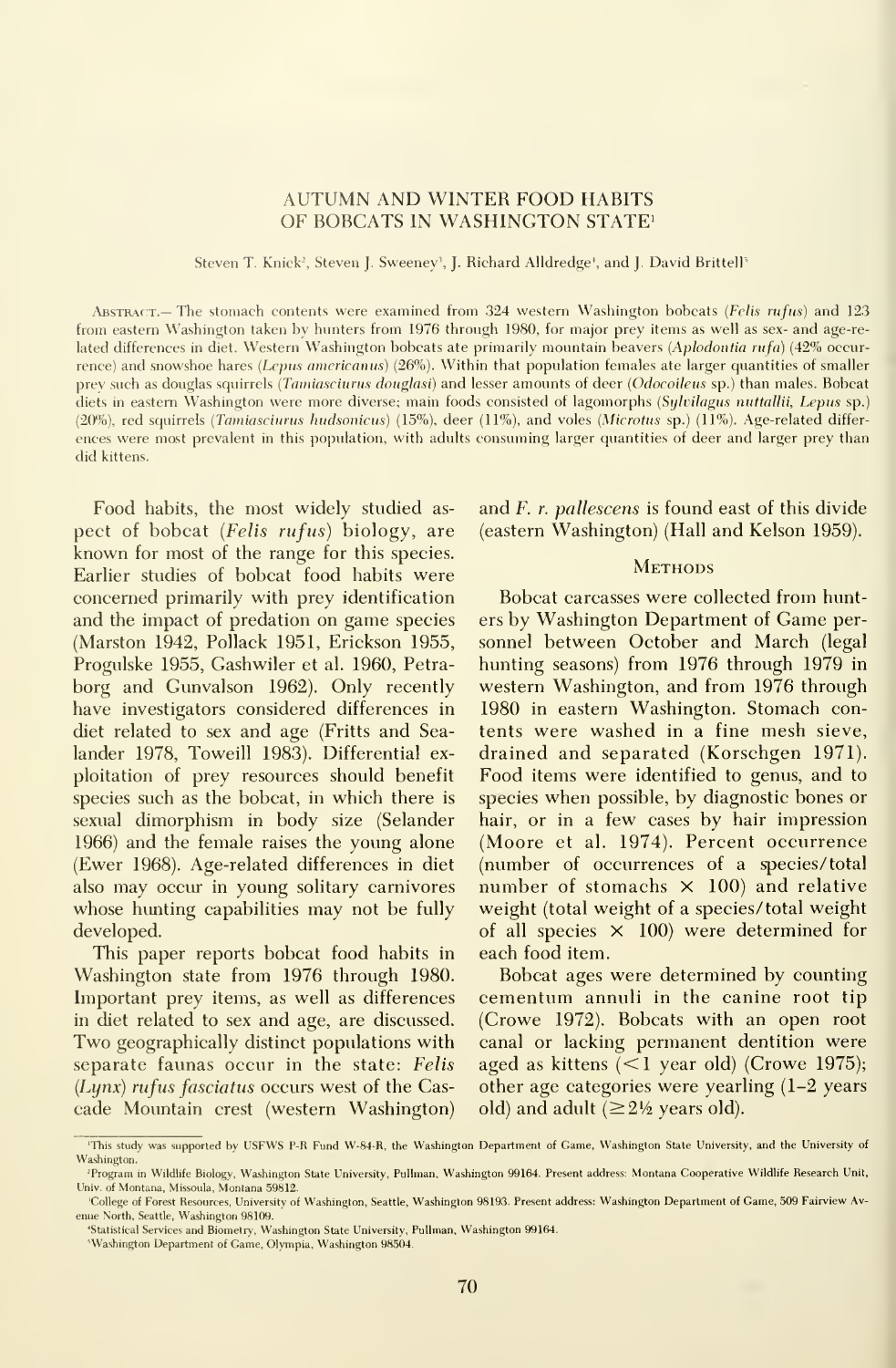Western and eastern Washington populations were treated separately in the analyses of specific food items but were compared with respect to total stomach content weights and number of empty stomachs. The relative weights of food items were analyzed with two-way multivariate analyses of variance (ANOV) (Morrison 1976). This multivariate investigation of sex and age effects was sup plemented by univariate ANOV on relative weight and percent occurrence of each food item and by using Fisher's protected Isd pro cedure (Steele and Torrie 1980) where necessary to determine pairwise differences. Because of the large variation involved, we used <sup>a</sup> significance level of p<0.10. We combined data across years within populations since there was no variation in proportions.

#### **RESULTS**

Mountain beavers (Aplodontia rufa) and snowshoe hares (Lepus americanus) were the primary food items found in 324 western Washington bobcat stomachs (Table 1); to gether they occurred in 68% of the stomachs and constituted 83% of the total prey weight consumed. Mammalian prey were found in 96% of the nonempty western Washington stomachs and accounted for 98% of the total prey weight consumed.

Food habits of eastern Washington bobcats were more diverse than bobcats in western Washington (Table 2). The primary food items were lagomorphs (Sylvilagus nuttallii, Lepus townsendii, and L. californicus), red squirrels (Tamiasciurus hudsonicus), deer {Odocoileus hemionus and O. virginianus), and Microtus sp. These four prey categories were found in 57% of the eastern Washington bobcat stomachs and composed 73% of the total prey weight. Mammals were eaten 80% of the time and accounted for 85% of the prey weight consumed.

Stomachs of eastern Washington bobcats were empty more often than western Washington specimens  $(p<0.10)$ ; the average weight of stomach contents in eastern Washington (empty stomachs excluded) was less than that of western Washington bobcats  $(p<0.02)$  (Table 3). In western Washington,  $\frac{EMPIY}{a_{\text{Includes } Microtus\,oregoni, Clethronomys\,sp.}}$ the average weight of stomach contents of "Includes Merotus organs, S. troubridgii. males was greater than for females  $c_{tr}$  = items occurring  $\leq 0.5$ %.

 $(p<0.004)$ . Stomach content weights differed between adults and kittens  $(p<0.07)$ ; no difference was found between yearlings and adults or kittens. In eastern Washington, no significant age or sex differences were found in average stomach content weights. We obtained these same results for both populations when all stomachs (empty and nonempty) were considered.

For western Washington bobcats, the rela tive weight of prey remains differed between male  $(n=174)$  and female  $(n=139)$  bobcats  $(p<0.02)$ . Thus, male stomachs averaged 7.1  $\pm$  25.2 g ( $\bar{x} \pm$  SD) of deer and 5.1  $\pm$  20.9 g of other mammals compared to  $1.0 \pm 6.8$  g and  $0.7 \pm 8.5$  g for females, respectively (p< 0.008; 0.03); female stomachs averaged  $9.3 \pm 27.8$  g of douglas squirrels (Tamiasciurus douglasi) compared to  $4.6 \pm 19.2$  g for males ( $p<0.07$ ). Although there were no

Table 1. Stomach contents of 324 western Washington bobcats collected from 1976 through 1979.

|                         | Percent<br>occurrence | Relative<br>weight $(\%)$ |
|-------------------------|-----------------------|---------------------------|
| <b>MAMMALS</b>          |                       |                           |
| Aplodontia rufa         | 42                    | 50                        |
| Lepus americanus        | 26                    | 33                        |
| Tamiasciurus douglasi   | 10                    | 3                         |
| Odocoileus sp.          | 7                     | $\overline{7}$            |
| Microtus sp.a           | $\overline{4}$        | $\mathbf{1}$              |
| Glaucomys sabrinus      | $\bf{l}$              | $\mathbf{1}$              |
| Castor canadensis       | 1                     | $\mathbf{1}$              |
| Sorex sp.b              | $\mathbf{I}$          | $tr^c$                    |
| Felis rufus             | $\mathbf{I}$          | 3                         |
| Ondatra zibethica       | $\mathbf{I}$          | tr                        |
| Cervus canadensis       | tr                    | tr                        |
| Peromyscus maniculatus  | tr                    | tr                        |
| Erethizon dorsatum      | tr                    | t r                       |
| Scapanus orarius        | tr                    | tr                        |
| Unidentified mammal     | $\overline{2}$        | tr                        |
| Total                   | 96                    | 98                        |
| <b>BIRDS</b>            |                       |                           |
| Troglodytes troglodytes | 3                     | tr                        |
| Melospiza melodia       | 1                     | tr                        |
| Pipilo erythrophthalmus | $\bf{l}$              | tr                        |
| Ixoreus naevius         | $\mathbf{I}$          | tr                        |
| Scolopacidae            | tr                    | tr                        |
| Tetraonidae             | tr                    | 1                         |
| Unidentified bird       | tr                    | tr                        |
| Total                   | 7                     | $\mathbf{1}$              |
| SALMONID                | $\overline{2}$        | 1                         |
| VEGETATION              | 3                     | tr                        |
| EMPTY                   | 17                    |                           |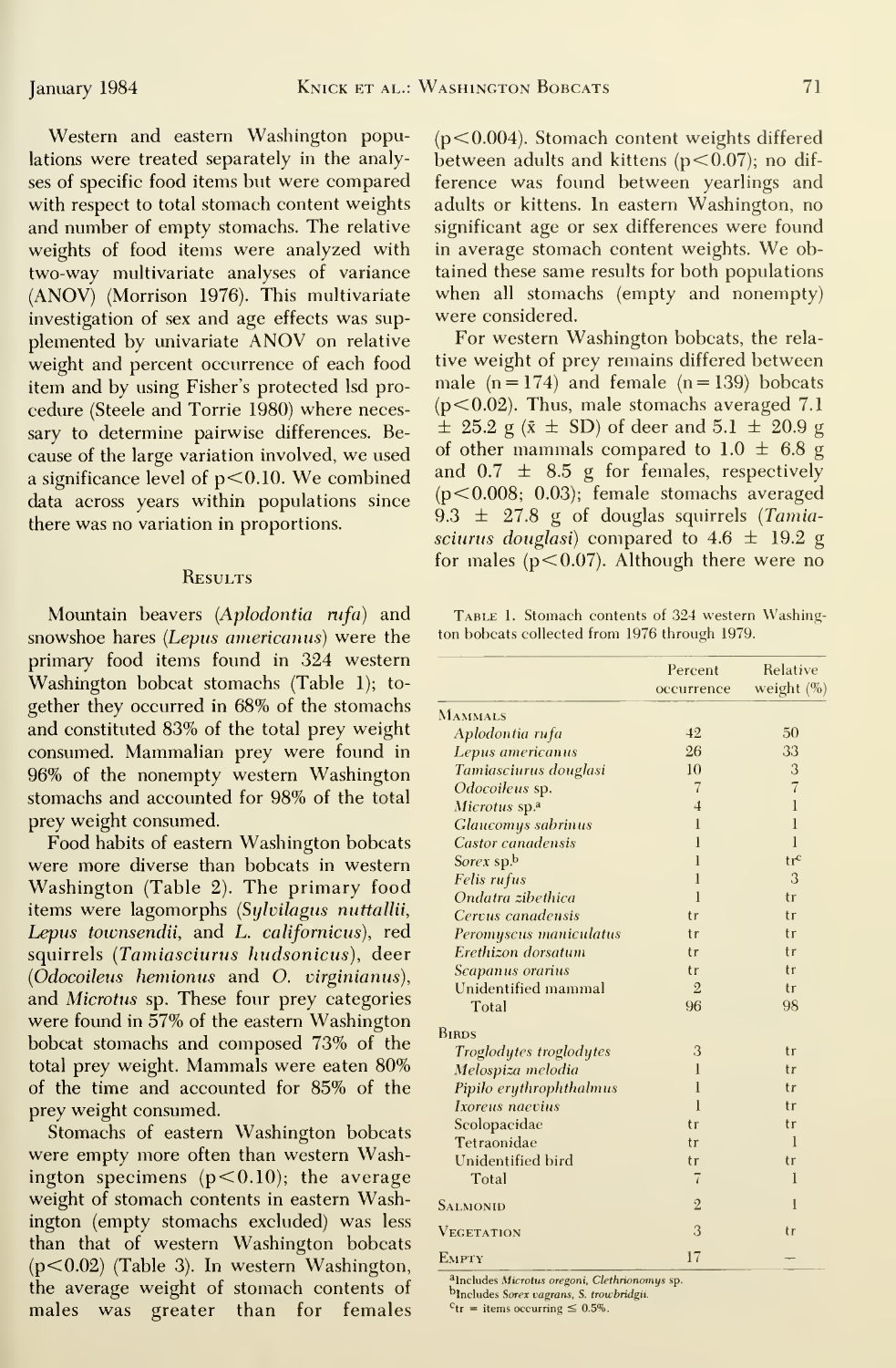overall age differences in food habits, the rel-  $(p<0.09)$ . Sixty-five female bobcats had conto 3.9  $\pm$  17.6 g in 139 adults (p < 0.05).

more often  $(p<0.07)$  in 67 adult (6%) and kit-<br>population. ten females (10%) than 72 adult males (0%), females.

multaneously ( $p<0.09$ ). Analyses of individ- $17.7 \pm 37.8$  g of deer compared to 9.0  $\pm$  males had (p < 0.10). 19.2 g in kitten ( $p < 0.05$ ) and 6.8  $\pm$  24.4 g in yearling  $(p<0.10)$  stomachs. Also, kittens had consumed an average of  $19.3 \pm 38.7$  g of mice compared to  $1.9 \pm 8.1$  g for yearlings

TABLE 2. Stomach contents of 123 eastern Washington bobcats collected from 1976 through 1980.

|                                  | Percent<br>occurrence | Relative<br>weight $(\%)$ |
|----------------------------------|-----------------------|---------------------------|
| <b>MAMMALS</b>                   |                       |                           |
| Lagomorph <sup>\$</sup>          | 20                    | 32                        |
| Tamiasciurus hudsonicus          | 15                    | 14                        |
| Odcoileus sp.                    | $\mathbf{1}$          | 21                        |
| <i>Microtus</i> sp. <sup>b</sup> | 11                    | 6                         |
| Peromyscus maniculatus           | 6                     | 1                         |
| Neotoma cinerea                  | $\overline{2}$        | $\overline{2}$            |
| Glaucomys sabrinus               |                       | $\overline{2}$            |
| Eutamius sp.                     |                       | tr <sup>c</sup>           |
| Erethrizon dorsatum              | $2222$<br>$222$       | $\mathbf{I}$              |
| Ondatra zibethica                |                       | 3                         |
| Marmota sp.                      |                       | $\mathbf{I}$              |
| Citellus sp.                     | $\overline{1}$        | $\mathbf{I}$              |
| Castor canadensis                | $\mathbf{I}$          | $\overline{2}$            |
| Sciurus griseus                  | Ţ                     | $\mathbf{I}$              |
| Perognathus parvus               | 1                     | tr                        |
| Unidentified mammal              | 3                     | tr                        |
| Total                            | 80                    | 85                        |
| <b>B</b> <sub>IRDS</sub>         |                       |                           |
| Tetraonidae                      | 5                     | 9                         |
| Fringillidae                     | $\mathbf{1}$          | tr                        |
| Spinus pinus                     | 1                     | tr                        |
| <b>Agelaius phoeniceus</b>       | 1                     | tr                        |
| Anas platyrhynchos               | 1                     | $\mathbf{1}$              |
| Domestic chicken                 | 1                     | $\overline{4}$            |
| Unidentified bird                | 5                     | I                         |
| Total                            | 15                    | 15                        |
| <b>VEGETATION</b>                | $\overline{5}$        | tr                        |
| <b>EMPTY</b>                     | 26                    |                           |

alneludes Sylvilagus nuttallii, Lepus townsendii, L. californicus. bIncludes Microtus pennsylvanicus, M. montanus, M. longicaudus <sup>C</sup>tr = items occurring  $\leq 0.5\%$ .

ative weight of squirrel remains in 76 kitten sumed an average of 15.0  $\pm$  33.0 g of red stomachs averaged 11.4  $\pm$  30.9 g compared squirrels compared to 8.6  $\pm$  27.9 g for males  $(n + 49)$  ( $p < 0.05$ ) in the only sex-related In western Washington, birds occurred dietary difference in the eastern Washington

Ten percent of the bobcat kittens in eastand 9% of the 57 yearling males had eaten ern Washington had eaten mammals combirds compared to 2% of the 41 yearling pared to  $24\%$  of the yearlings and 19% of the adults ( $p < 0.09$ ). Squirrels occurred in 20% of There was a slight difference in the eastern the female stomachs and 10% of the males Washington population among the 49 kittens,  $(p<0.10)$ . Deer remains were found in 16% 17 yearlings, and 48 adults when the relative  $\frac{d}{dt}$  of the 31 adult and 20% of the 10 yearling feweights of all prey remains were examined similar scheme and to 8% of the 24 kitten femultaneously  $(p<0.09)$ . Analyses of multipless malles, 24% of the 17 adult males had eaten ual prey items showed that adults averaged deer, but none of the 25 kitten or 7 yearling

**DISCUSSION** 

Mountain beavers were the most important bobcat prey in western Washington. Schwartz and Mitchell (1945) found mountain beavers in only 1.3% of 6 bobcat stomachs and 99 feces examined from northwestern Washington. Nussbaum and Maser  $(1975)$  reported mountain beavers in 1.6% and 5.3% of bobcat feces  $(n=34, 143)$  from two ranges in western Oregon. Although comparative mountain beaver densities were not indicated in Schwartz and Mitchell's study, the increased use by bobcats in Washington may be a function of mountain beaver availability. Logging and burning in western Washington have increased the proportion of forests in early successional stages (Franklin and Dyrness 1973), providing better habitat for mountain beavers. Mountain beaver densities may have increased with this habitat change and provided a more abundant food resource for bobcats than in previous years.

Evidence of bobcats killing deer has been well documented (Young 1958, Marston 1942, Erickson 1955, McCord 1974). Equal occurrences of deer in the stomachs of all bobcat age classes in western Washington suggests carrion utilization. The greater occurrence of deer in adult diets in eastern Washington indicates either greater carrion use or a higher incidence of predation by more capable hunters.

The higher proportion of empty stomachs and smaller average stomach content weights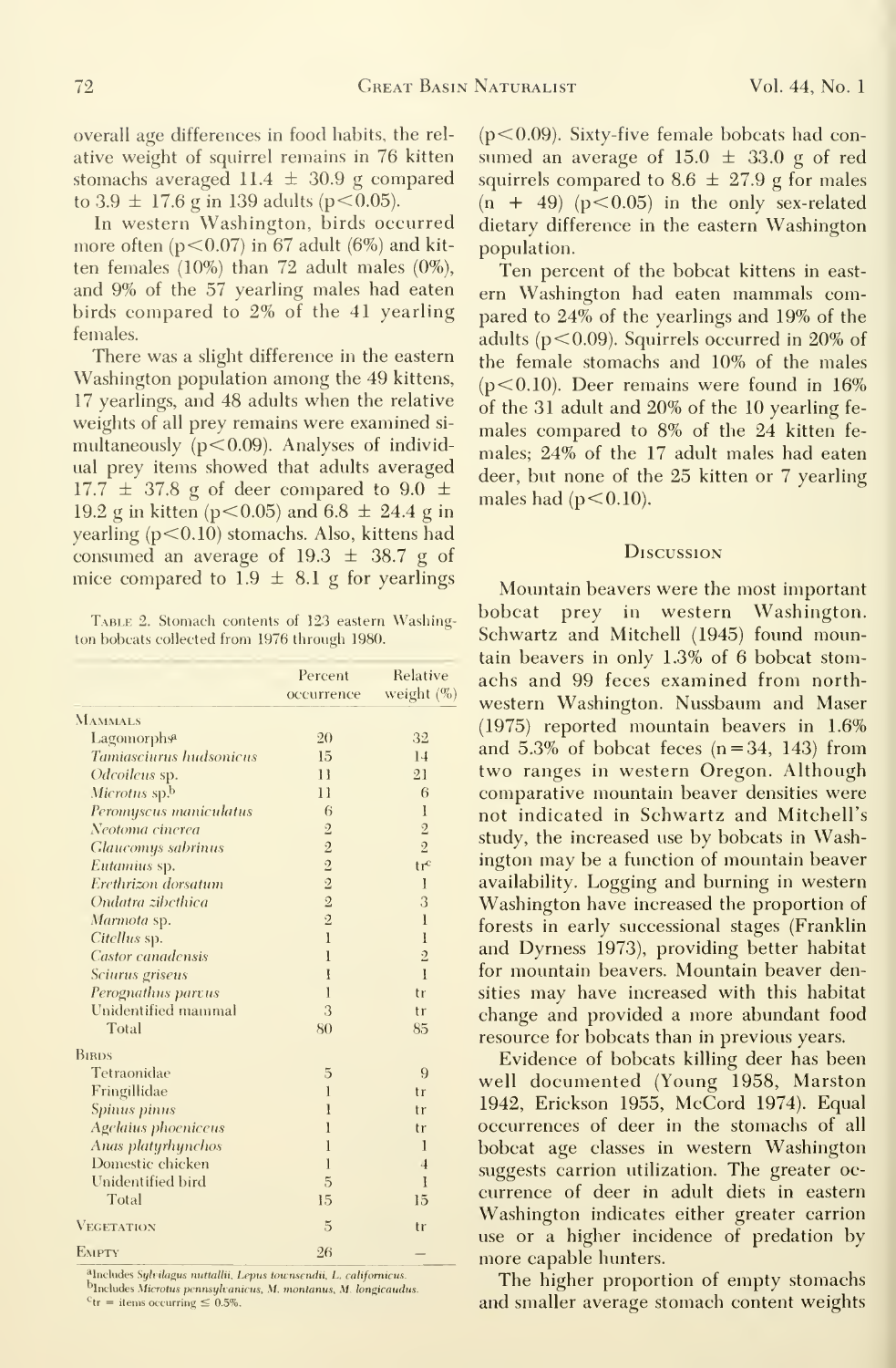for eastern Washington bobcats compared to western Washington specimens may indicate a lower prey base available to eastern Washington bobcats. There was no kitten survival to the winter population on one study area in southeastern Washington, and one radio-in strumented female died overwinter from possible starvation (Knick 1980). In addition, two yearlings collected in eastern Washington were found dead, apparently starved.

Greater use of squirrels by females compared to males in both populations may be the result of females selecting smaller prey than relatively larger males. Fritts and Sealander (1978) showed a greater use of smaller prey items by female bobcats in Arkansas. In contrast, there were no sex-related differ ences in bobcat diets in eastern Oregon (Toweill 1983). Differential prey exploitation would reduce competition between sexes on shared home ranges (Vaughan 1972).

The greater use of squirrels by kittens compared to adults in western Washington, and mice by kittens compared to yearlings in eastern Washington, suggests that the smaller prey items could be more easily captured by younger animals that had not fully developed hunting skills. Use of mice by kittens, while greater, was not significantly different than by adults in eastern Washington.

The differences in diet between kittens and adults in eastern Washington indicates that young were hunting independently of their mother in this population during this period (Oct.-May). In contrast to our eastern Washington findings, Fritts and Sealander (1978) observed no differences between diets of kit tens and adults from stomach samples taken during a period of kitten dependency  $(Aug.-Nov.)$ 

TABLE 3. Average weight of bobcat stomach contents by age and sex categories.

|           | Western Washington Eastern Washington |     |                                     |     |
|-----------|---------------------------------------|-----|-------------------------------------|-----|
|           |                                       |     | Average weight $N$ Average weight N |     |
| Females   | $175.6 \pm 185.9^{\circ}$             | 111 | $151.5 \pm 185.1$                   | 49  |
| Males     | $263.2 \pm 284.8$                     | 140 | $190.1 \pm 211.3$                   | 34  |
| Adults    | $252.5 \pm 266.4$                     | 111 | $209.9 \pm 224.6$                   | 31  |
| Yearlings | $225.3 \pm 293.1$                     | 82  | $135.5 \pm 185.5$                   | -13 |
| Kittens   | $169.7 \pm 169.5$                     | 58  | $144.1 \pm 176.5$                   | 39  |
| Total     | $224.5 \pm 223.5$                     | 251 | $167.3 \pm 171.5$                   | -83 |

#### **ACKNOWLEDGMENTS**

The cooperation of hunters and Washington Department of Game personnel with carcass collection is appreciated. We gratefully acknowledge R. J. Jonas for his contribution throughout the study. R. E. Johnson assisted with specimen identification and E. D. Mould with stomach contents examination. We thank also R. D. Taber, L. D. Mech, and B. E. Watkins for their help.

#### LITERATURE CITED

- Crowe, D. M. 1972. The presence of annuli in bobcat tooth cementum layers. J. Wildl. Manage. .36:1330-1.332.
- 1975. Aspects of ageing, growth, and reproduction of bobcats from Wyoming. J. Mammal. .56:177-198.
- ERICKSON, A. W. 1955. An ecological study of the bobcat in Michigan. Unpublished thesis. Michigan State Univ., East Lansing. 133 pp.
- Ewer, R. F. 1968. Ethology of mammals. Plenum Publ. Corp. New York. <sup>418</sup> pp.
- FRANKLIN, J. F., AND C. T. DYRNESS. 1973. Natural vegetation of Oregon and Washington. USDA For. Serv. Gen. Tech. Kept. PNW-8. 417 pp.
- FRITTS, S. H., AND J. A. SEALANDER, JR. 1978. Diets of bobcats in Arkansas with special reference to age and sex differences. J. Wildl. Manage. 42:533-539.
- GaSHWILER, J. S., W. L. ROBINETTE, AND O. W. MoRRIS. 1960. Foods of bobcats in Utah and eastern Nevada. J. Wildl. Manage. 24:226-229.
- HALL, E. R., AND K. R. KELSON. 1959. The mammals of North America. Vol. II. Ronald Press. New York. 1083 pp.
- KNICK, S. T. 1980. Factors influencing low density bobcat  $(Lynx$  rufus) populations in southeastern Washington. Unpublished thesis. Washington State Univ., Pullman. 23 pp.
- KORSCHGEN, L. J. 1971. Procedures for the food habits analyses. Pages 233-250 in R. H. Giles, ed.. Wildlife management techniques. Wildl. Soc, Washington, D.C. 633 pp.
- Marston, M. a. 1942. Winter relations of bobcats to white-tailed deer in Maine. J. Wildl. Manage. 6:328-337.
- McCord, C. M. 1974. Selection of winter habitat by bobcats (Lynx rufus) on the Quabbin Reservation, Massachusetts. J. Mammal. 55:428-437.
- MOORE, T. D., L. E. SPENCE, C. E. DUGNOLLE, AND W. G. Hepworth. 1974. Identification of the dorsal guard hairs of some mammals of Wyoming. Wyoming Game and Fish Dept. Bull. 14. <sup>117</sup> pp.
- MORRISON, D. F. 1976. Multivariate statistical methods. McGraw Hill Co. New York. <sup>415</sup> pp.
- NUSSBAUM, R. A., AND C. MASER. 1975. Food habits of the bobcat  $(Lynx \nleftrightarrow nfus)$  in the Coast and Cascade ranges of western Oregon in relation to present management policies. Northwest Sci. 49:261-266.